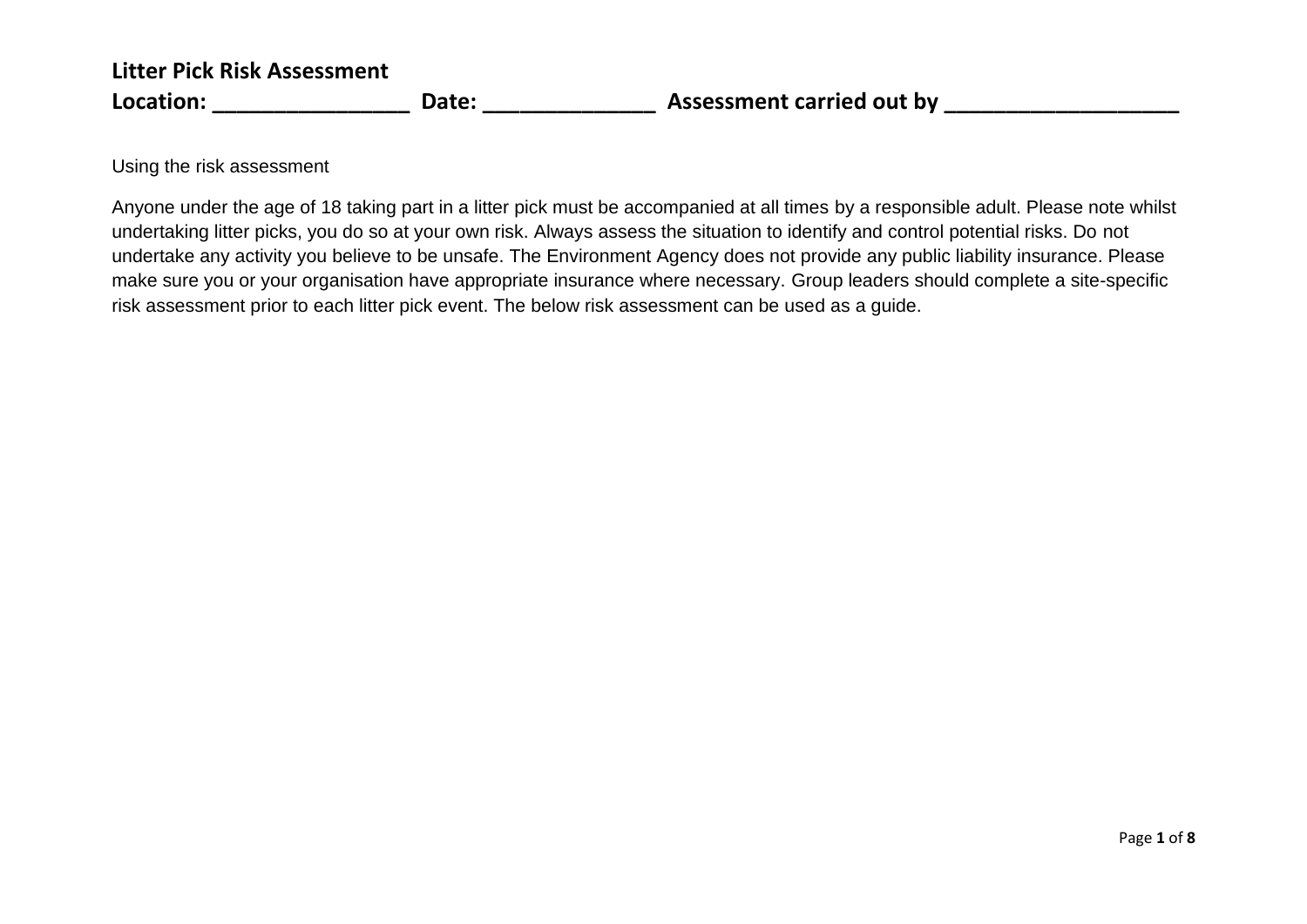**Location: \_\_\_\_\_\_\_\_\_\_\_\_\_\_\_\_ Date: \_\_\_\_\_\_\_\_\_\_\_\_\_\_ Assessment carried out by \_\_\_\_\_\_\_\_\_\_\_\_\_\_\_\_\_\_\_**

| <b>Hazard</b>                      | <b>Risk</b>                        | <b>Controls</b>                                                                                                                                                                                                                                                                                                                                                                                                                                     | <b>Measures to reduce</b><br>effect in the result of                                                                                                                                                     | <b>Risk level</b><br>(Low, medium or |
|------------------------------------|------------------------------------|-----------------------------------------------------------------------------------------------------------------------------------------------------------------------------------------------------------------------------------------------------------------------------------------------------------------------------------------------------------------------------------------------------------------------------------------------------|----------------------------------------------------------------------------------------------------------------------------------------------------------------------------------------------------------|--------------------------------------|
| Broken glass,<br>sharp/rusty edges | Cuts &<br>infections               | 1. Strong gloves to be worn at all times.<br>2. Use litter grabbers to pick up sharp items,<br>if safe to do so.<br>3. All participants should have up to date<br>tetanus protection.<br>4. Make sure there is a first aid kit with the<br>group.                                                                                                                                                                                                   | an accident<br>1. Seek medical<br>attention where<br>appropriate.<br>2. Thoroughly wash any<br>cuts or abrasions as<br>soon as possible,<br>however minor.<br>3. Cover any cuts or<br>breaks in the skin | high)                                |
| <b>Needles</b>                     | Cuts &<br>infections               | 1. Do not touch and report to event<br>organiser to make others aware<br>2. The organiser to report to council for<br>removal. Use this webpage to report<br>https://www.gov.uk/report-syringes.                                                                                                                                                                                                                                                    | 1. Seek immediate<br>medical attention if<br>contact with needle<br>occurs.                                                                                                                              |                                      |
| Heavy/awkward to<br>handle rubbish | <b>Pulled muscles</b><br>& strains | 1. Extreme care to be taken, use good<br>lifting practices and share the load with an<br>appropriate number of people.<br>2. If too heavy to handle leave the object in<br>place and report it to the organiser to<br>arrange removal by the council.<br>3. Report any fly-tipping or illegal waste<br>dumping to your local council. Use this<br>webpage to find out who to contact for your<br>local area<br>https://www.gov.uk/report-flytipping | 1. Stop immediately if<br>suffering any pain or<br>discomfort.<br>2. Seek medical<br>attention if the ill effects<br>persist.                                                                            |                                      |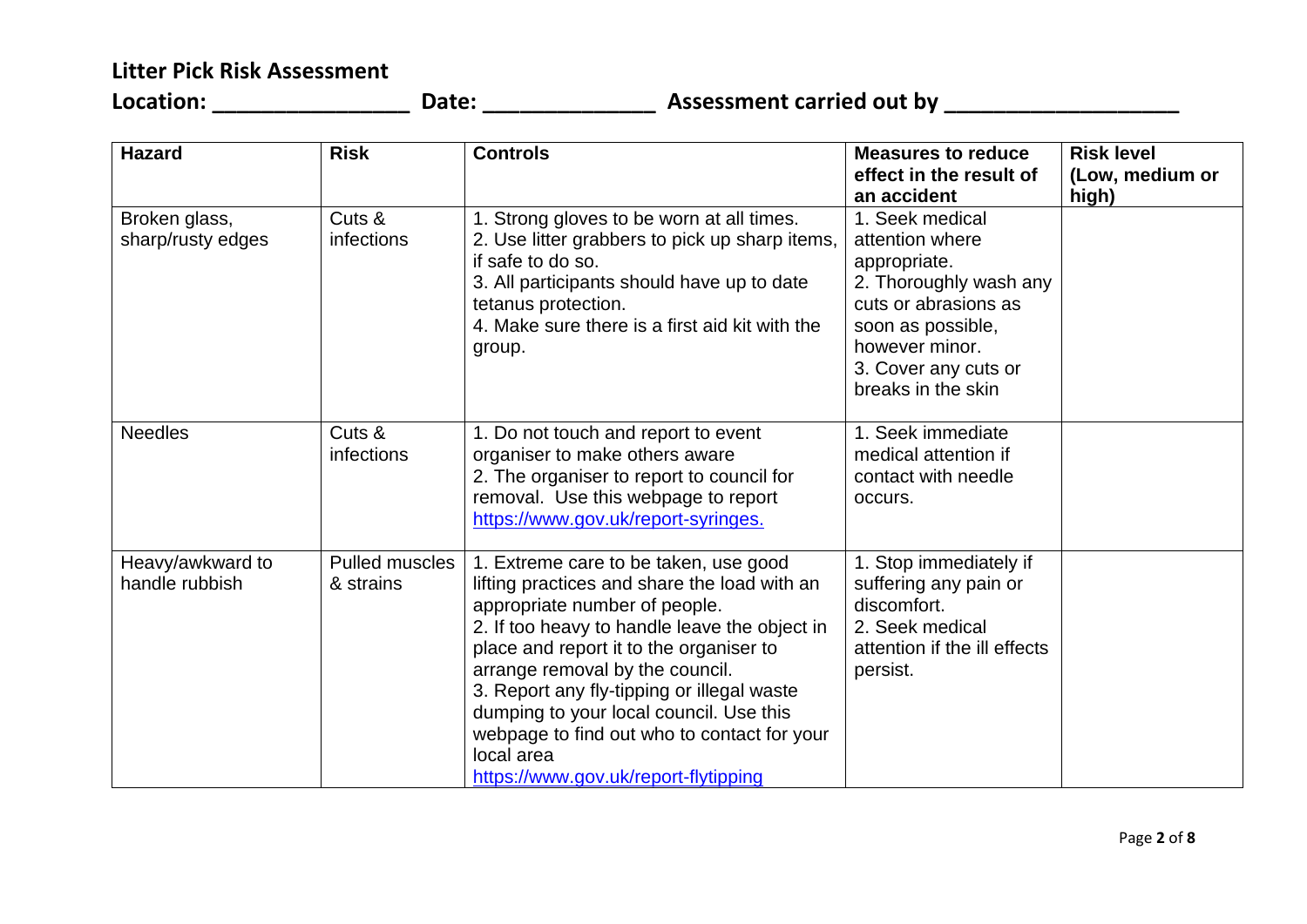| Location:                                                        | Date:                                                 | <b>Assessment carried out by</b>                                                                                                                                                                                                                                                                                                                                                                                    |                                                                                                                                                                       |  |
|------------------------------------------------------------------|-------------------------------------------------------|---------------------------------------------------------------------------------------------------------------------------------------------------------------------------------------------------------------------------------------------------------------------------------------------------------------------------------------------------------------------------------------------------------------------|-----------------------------------------------------------------------------------------------------------------------------------------------------------------------|--|
|                                                                  |                                                       | 4. Only fill litter bag with as much litter as<br>you can comfortably carry. Continually<br>assess the weight of the bag to ensure it is<br>manageable.                                                                                                                                                                                                                                                             |                                                                                                                                                                       |  |
| Batteries, asbestos,<br>ordnance &<br>miscellaneous<br>chemicals | Potentially<br>dangerous<br>depending on<br>condition | 1. Do not approach or remove any<br>potentially hazardous waste. Don't open<br>sealed containers or bags.<br>2. Report to the council for disposal. Use<br>this webpage to report<br>https://www.gov.uk/report-an-<br>environmental-incident.                                                                                                                                                                       | 1. Seek medical<br>attention if exposed to<br>pesticides, insecticides<br>or other unknown or<br>potentially hazardous<br>chemicals - record any<br>label details.    |  |
| <b>Ground conditions</b>                                         | Sprains,<br>muscle<br>damage &<br>broken bones        | 1. Avoid dangerous areas and choose the<br>safest possible route over difficult ground.<br>2. Instruct volunteers to wear suitable<br>footwear.<br>3. Ensure there is a first aid kit with every<br>group.<br>4. Make sure you know your accurate<br>location and the most suitable road access<br>points.                                                                                                          | 1. Thoroughly wash any<br>cuts or abrasions as<br>soon as possible,<br>however minor.<br>2. Seek medical<br>attention for any<br>serious cuts, bruises or<br>strains. |  |
| Highways vehicles,<br>bicycles, plant and<br>machinery           | Collision with<br>moving<br>traffic                   | 1. Avoid proximity to traffic if possible.<br>2. Stay off the highway.<br>3. Be alert to the potential presence of<br>agricultural machinery.<br>4. Wear high visibility clothing if necessary.<br>5. Do not work on the roadside if the speed<br>limit is 30mph or over.<br>6. Be aware of the vehicles around you<br>during the litter pick.<br>7. Keep a look out.<br>8. Children should not work by a roadside. | 1. Seek medical<br>attention in the event of<br>injury.<br>2. Make sure you know<br>your accurate position<br>at all times in case of<br>emergency.                   |  |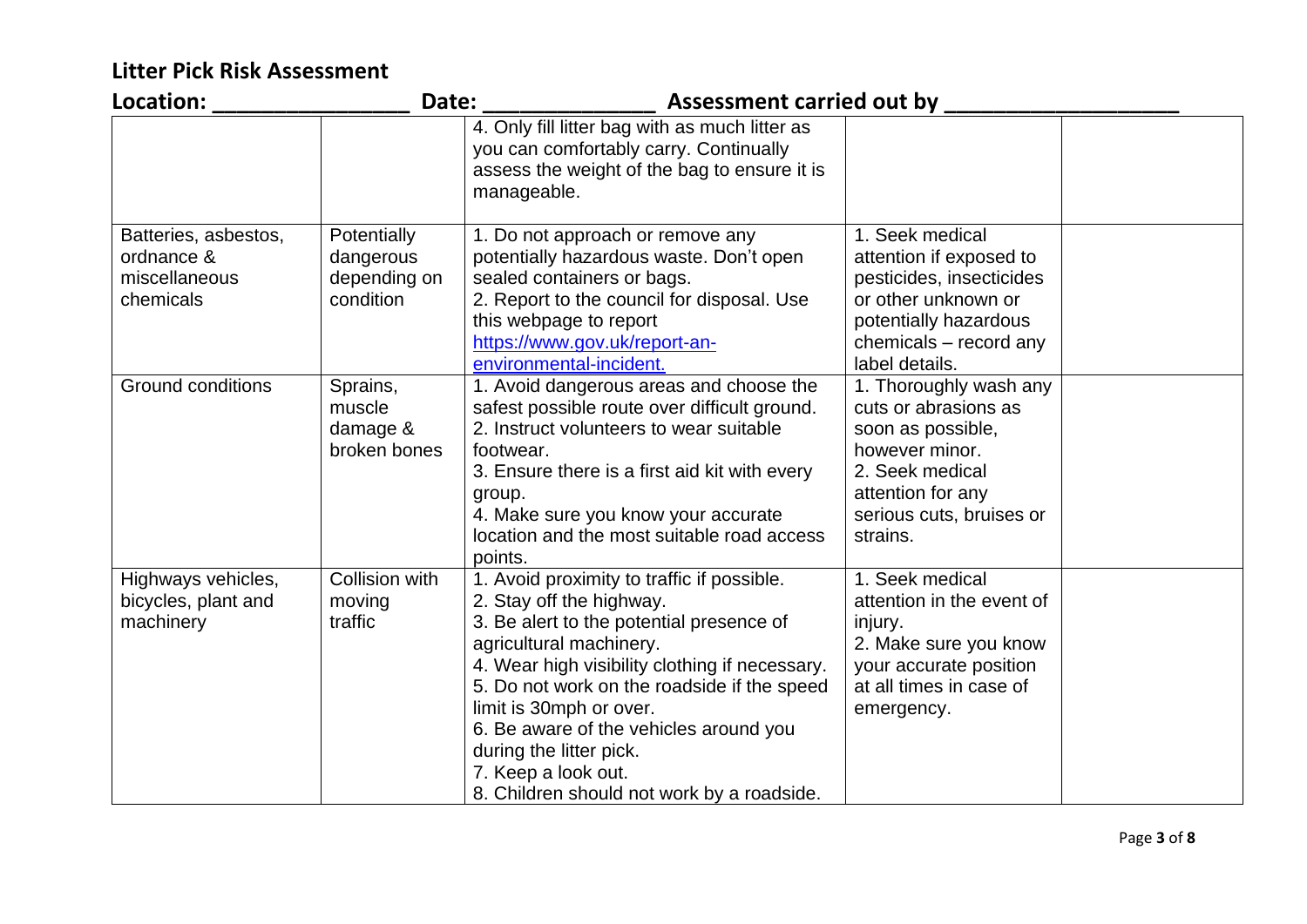| Location:                          | Date:                                            | <b>Assessment carried out by</b>                                                                                                                                                                                                                                                                                                                                                                                                                                                                         |                                                                                                                                                                                              |  |
|------------------------------------|--------------------------------------------------|----------------------------------------------------------------------------------------------------------------------------------------------------------------------------------------------------------------------------------------------------------------------------------------------------------------------------------------------------------------------------------------------------------------------------------------------------------------------------------------------------------|----------------------------------------------------------------------------------------------------------------------------------------------------------------------------------------------|--|
| Lone working                       | Being unable<br>to get help if<br>needed         | 1. Do not work out of sight of others in the<br>group. Always work in at least pairs                                                                                                                                                                                                                                                                                                                                                                                                                     |                                                                                                                                                                                              |  |
| Other people                       | Physical or<br>verbal assault                    | 1. Make sure you have the necessary<br>permission to carry out a litter pick at your<br>chosen site, notify landowners where<br>necessary.<br>2. Be aware of aggressive and difficult<br>people.<br>3. Withdraw rather than face conflict.<br>4. Organiser/section leader to have mobile<br>phone.<br>5. Keep together and stay off private<br>property.<br>6. Children or any vulnerable people should<br>never be left to work alone. Ensure that<br>they stay with their<br>parents/guardians/carers. | 1. Seek medical<br>attention<br>following any assault /<br>injury.                                                                                                                           |  |
| Animals - Domestic,<br>wild & farm | <b>Bites/scratches</b><br>injury from<br>animals | 1. Make sure you always have permission<br>from landowners to be on the land.<br>2. Make sure all attendees are aware of any<br>animals likely to be present on site and that<br>you behave responsibly e.g. keeping gates<br>shut.<br>2. Beware of loose dogs.<br>3. Avoid contact with animals.<br>4. Avoid contact with animal faeces.                                                                                                                                                                | 1. Seek medical<br>attention as soon as<br>possible after being<br>bitten or scratched.<br>2. Wash hands<br>immediately after<br>contact with faeces.<br>3. Avoid touching eyes<br>or mouth. |  |
| <b>Biological Hazards</b>          | <b>Ticks</b><br>Flea bites                       | 1. All Skin to be completely covered.<br>2. Make sure people are aware of the risks<br>of Lymes disease from ticks and when to<br>seek medical advice. See NHS link for                                                                                                                                                                                                                                                                                                                                  | 1. Seek medical<br>attention if at all<br>concerned.                                                                                                                                         |  |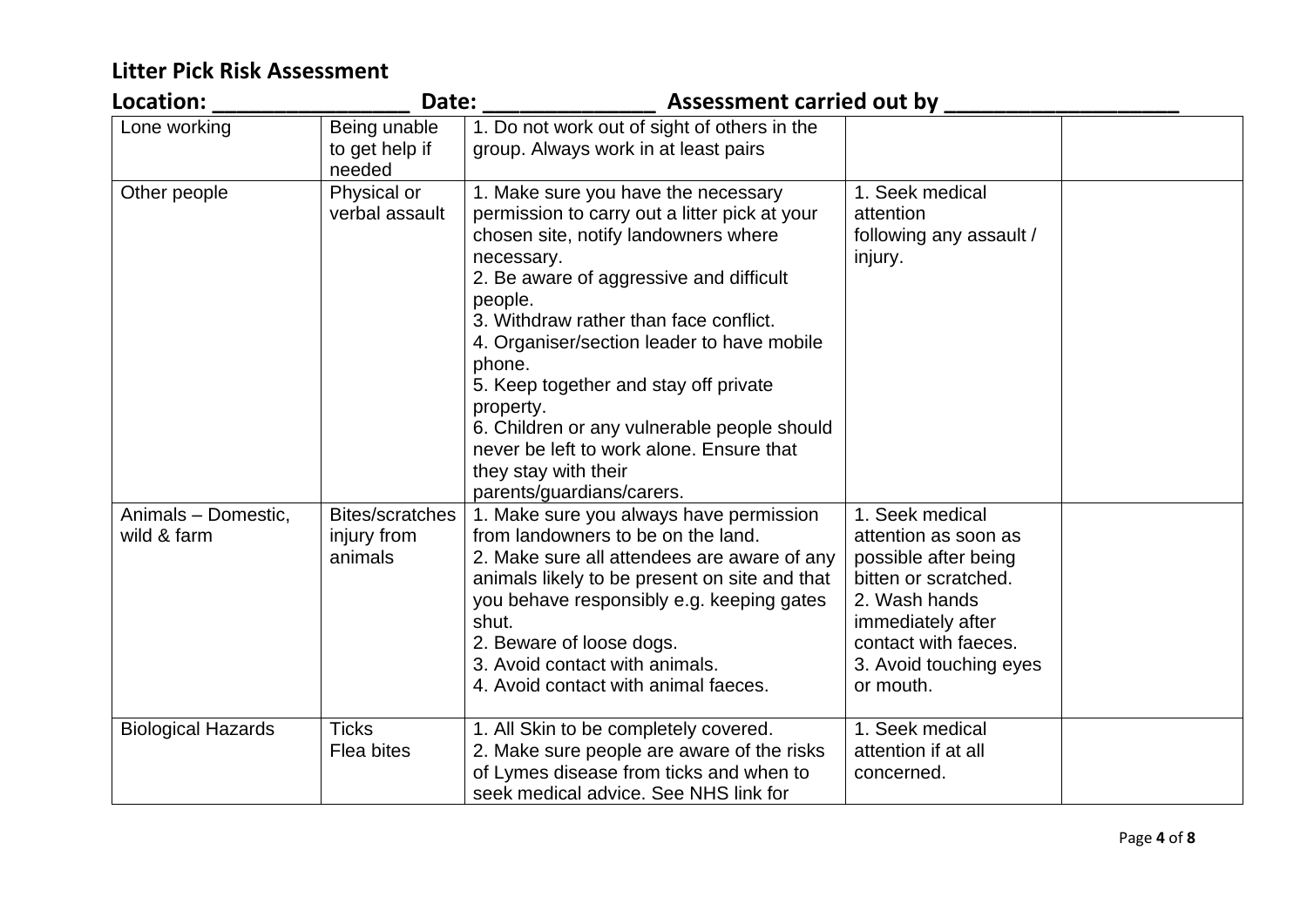| Location:                       | Date:                                                                                                                     | <b>Assessment carried out by</b>                                                                                                                                                                                                                                                                                                                                                                                    |                                                                                                                                                                                                                                                                                  |  |
|---------------------------------|---------------------------------------------------------------------------------------------------------------------------|---------------------------------------------------------------------------------------------------------------------------------------------------------------------------------------------------------------------------------------------------------------------------------------------------------------------------------------------------------------------------------------------------------------------|----------------------------------------------------------------------------------------------------------------------------------------------------------------------------------------------------------------------------------------------------------------------------------|--|
|                                 |                                                                                                                           | advice https://www.nhs.uk/conditions/lyme-<br>disease/<br>3. All participants advised to check<br>themselves for ticks after an event.                                                                                                                                                                                                                                                                              |                                                                                                                                                                                                                                                                                  |  |
| Waterside diseases              | Weil's disease<br>can be caught<br>from<br>contaminated<br>soil or fresh<br>water or direct<br>from infectious<br>animals | 1. Wear gloves.<br>2. Do not touch dead animals.<br>3. Cover any cuts or sores with a waterproof<br>plaster before carrying out a litter pick.<br>4. Avoid getting hands wet in rivers, ponds<br>or canals.<br>5. Wash hands thoroughly after the event<br>and before eating.<br>6. Make sure all participants are aware of<br>the risks. See NHS link for details<br>https://www.nhs.uk/conditions/leptospirosis/. | 1. Seek medical<br>attention where<br>appropriate.<br>2. Thoroughly wash any<br>cuts or abrasions as<br>soon as possible,<br>however minor.                                                                                                                                      |  |
| Dog faeces                      | Toxocara canis                                                                                                            | 1. Do not touch dog faeces.                                                                                                                                                                                                                                                                                                                                                                                         | 1. Thoroughly wash<br>your hands if you know<br>you have touched dog<br>faeces. Always wash<br>your hands after a litter<br>pick.<br>2. Thoroughly wash any<br>cuts or abrasions as<br>soon as possible,<br>however minor.<br>3. Seek medical<br>attention where<br>appropriate. |  |
| Weather, e.g. Thunder<br>storms | Various risks<br>to health                                                                                                | 1. Cease work in inappropriate conditions.<br>2. Dress for conditions & carry additional<br>clothing.<br>3. Where necessary use sun protection.                                                                                                                                                                                                                                                                     | 1. Seek medical<br>attention where<br>appropriate.                                                                                                                                                                                                                               |  |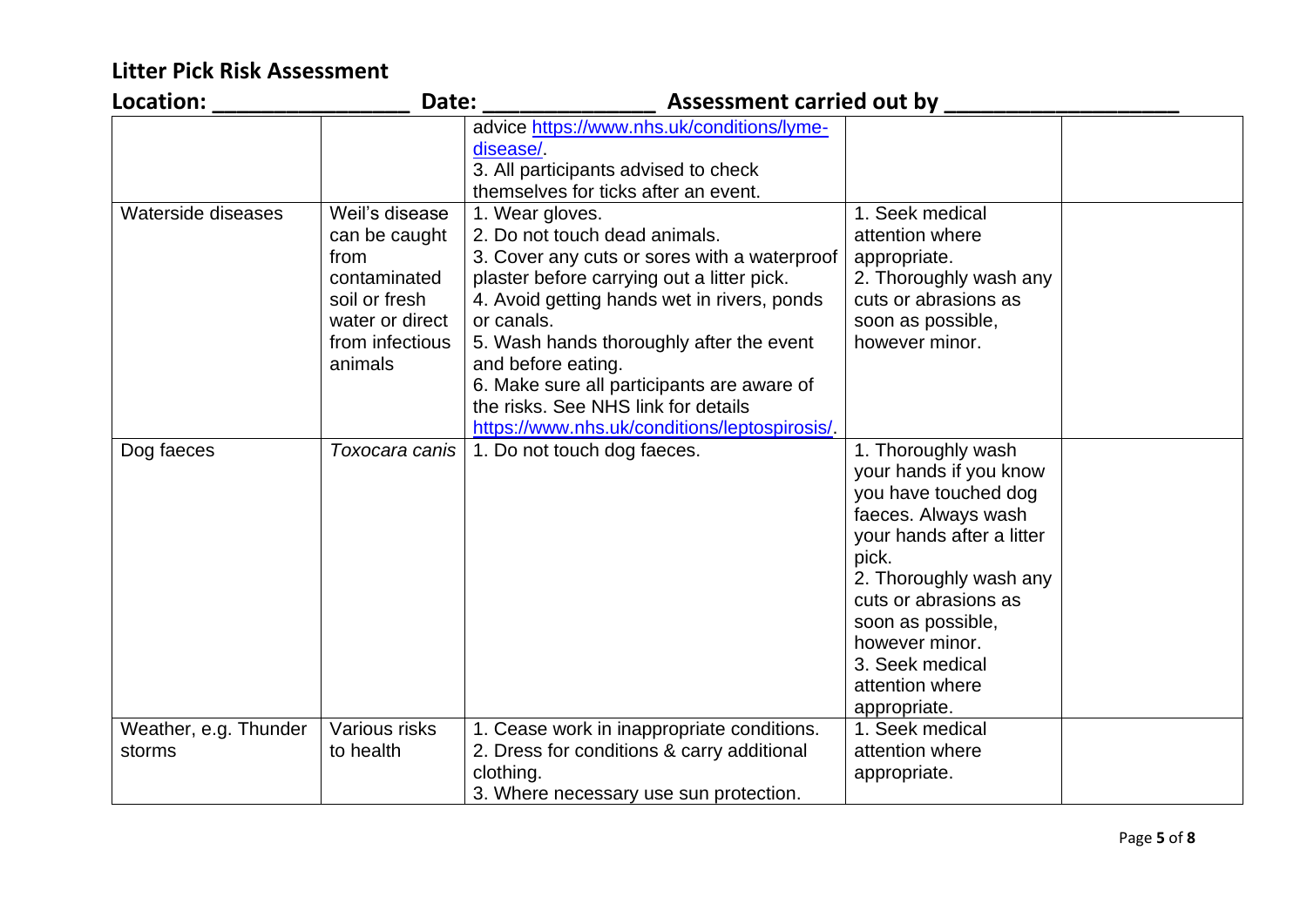| Location:                         | Date:                                                              | <b>Assessment carried out by</b>                                                                                                                                                                                                                                                                                                                                                    |                                                           |  |
|-----------------------------------|--------------------------------------------------------------------|-------------------------------------------------------------------------------------------------------------------------------------------------------------------------------------------------------------------------------------------------------------------------------------------------------------------------------------------------------------------------------------|-----------------------------------------------------------|--|
|                                   |                                                                    | 4. In the event of extreme weather<br>conditions the litter pick should be<br>postponed or abandoned.                                                                                                                                                                                                                                                                               |                                                           |  |
| Cliffs and, steep<br>slopes       | Falls leading to<br>sprains,<br>muscle<br>damage &<br>broken bones | 1. Avoid litter picking on or close to the<br>edge of steep slopes, cliffs etc and below<br>unstable riverbanks & slopes.<br>3. Take weather conditions and possible<br>weather changes into account.<br>4. Seek medical treatment in the event of<br>injury.<br>5. Always wear appropriate sturdy footwear.                                                                        | 1. Seek medical<br>attention<br>where appropriate.        |  |
| Electric fences                   | Electrocution                                                      | 1. Always assume electric fences are live.<br>2. Warn volunteers not to touch electric<br>fences, make sure everyone is aware of<br>where they are.                                                                                                                                                                                                                                 | 1. Seek medical<br>attention<br>where appropriate.        |  |
| Water, marshes, bogs              | Hypothermia,<br>drowning                                           | 1. Avoid banks, especially if they appear<br>unstable.<br>2. Always work in pairs if close to water.<br>3. Always stay at least two meters from any<br>lake or river edge.<br>4. Shower and change into warm dry<br>clothing if immersed.<br>5. Never allow children to work in these<br>areas.<br>6. Adults should be cautious & non-<br>swimmers must not litter pick near water. | 1. Seek medical<br>attention<br>where appropriate.        |  |
| Hedges, fences, walls,<br>ditches | Falls leading to<br>sprains,<br>muscle<br>damage &<br>broken bones | 1. Take care when climbing stiles<br>particularly in wet weather.<br>2. Avoid climbing walls, ditches and fences.<br>3. Stay within the nominated location.                                                                                                                                                                                                                         | 1. Obtain medical<br>attention in the event of<br>injury. |  |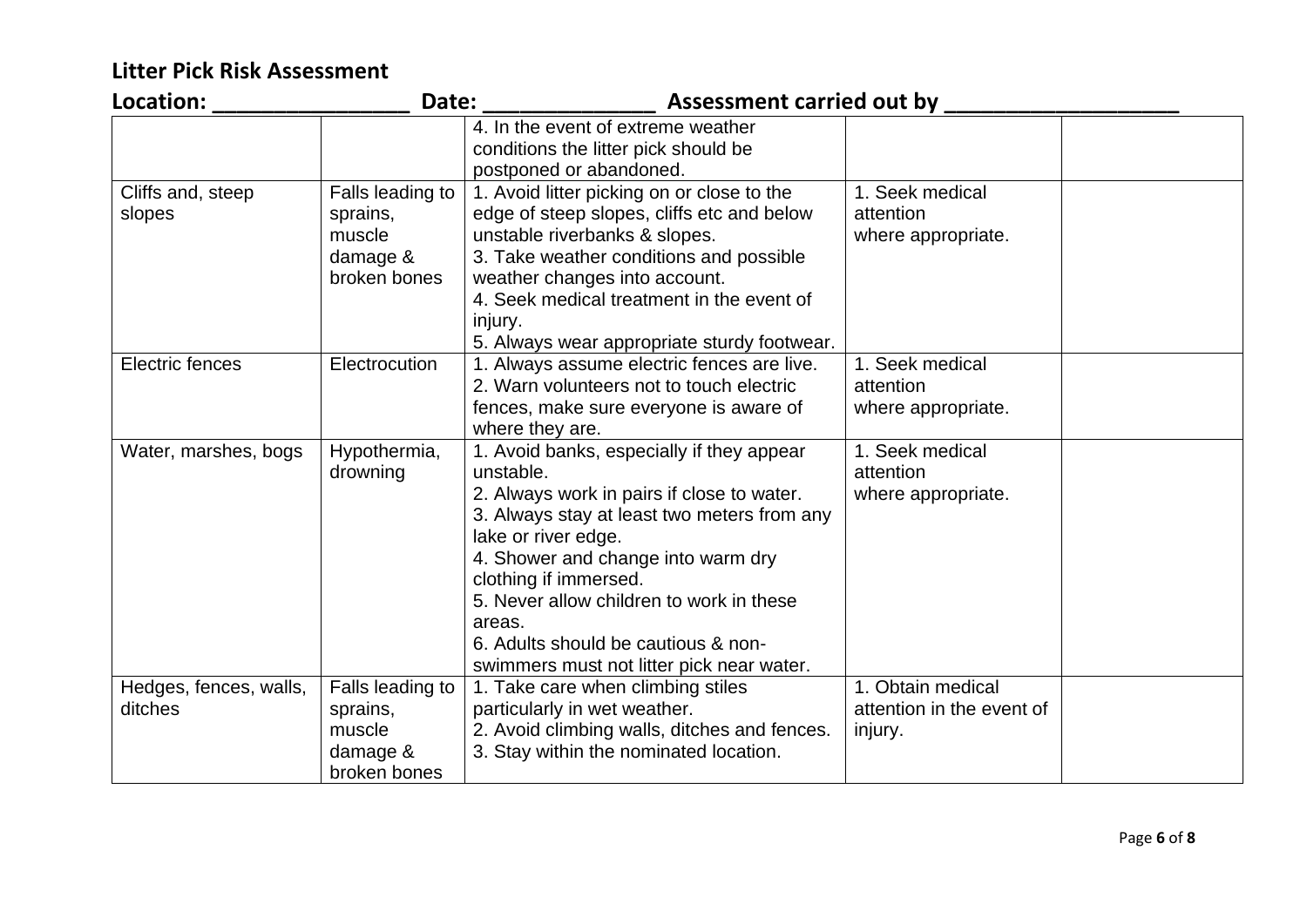| Location:                                          | Date:                                                                                                                                                 | <b>Assessment carried out by</b>                                                                                                                                                                                                                                                                                                                                                                                                                                    |                                                                                                                      |  |
|----------------------------------------------------|-------------------------------------------------------------------------------------------------------------------------------------------------------|---------------------------------------------------------------------------------------------------------------------------------------------------------------------------------------------------------------------------------------------------------------------------------------------------------------------------------------------------------------------------------------------------------------------------------------------------------------------|----------------------------------------------------------------------------------------------------------------------|--|
| Tools, equipment                                   | <b>Accidents</b><br>leading to cuts,<br>broken flesh,<br>broken bones<br>and other<br>injuries                                                        | 1. Team to be shown how to use all<br>equipment<br>2. Have first aid kit available.<br>3. Volunteers must use only the equipment<br>provided and as instructed.                                                                                                                                                                                                                                                                                                     | 1. Obtain medical<br>attention in the event of<br>injury.                                                            |  |
| Trees, shrubs                                      | Trips, cuts &<br>eye pokes                                                                                                                            | 1. Be alert to the risks and keep a look out<br>for hazards.<br>2. Be aware of low hanging branches and<br>exposed tree and shrub roots.                                                                                                                                                                                                                                                                                                                            | 1. Obtain medical<br>attention in the event of<br>injury.                                                            |  |
| Bites, stings, Irritants,<br>dangerous plants      | Poisoning, skin<br>irritations or<br>allergic<br>reactions                                                                                            | 1. Wear the gloves provided.<br>2. Beware of dangerous plants and possible<br>adverse reactions e.g. giant hogweed,<br>stinging nettles, brambles<br>3. Wash hands thoroughly after the event.                                                                                                                                                                                                                                                                      | 1. Seek medical<br>attention for unusual or<br>suspicious symptoms<br>after contact with<br>vegetation or irritants. |  |
| Risks to wildlife and<br>the Environment           | Risk posed by<br>volunteers to<br>wildlife and the<br>environment<br>e.g. through<br>disturbance or<br>spreading<br>invasive<br>species or<br>disease | 1. Avoid areas where you risk disturbing<br>nesting birds or other protected species e.g.<br>water crowfoot, depressed river mussel,<br>otters, native white-clawed crayfish, water<br>voles, bats, badgers.<br>2. Clean all equipment after leaving each<br>area to minimise risk of contamination. Be<br>aware of common invasive species e.g.<br>water primrose, floating pennywort, giant<br>hogweed, Japanese knotweed, Himalayan<br>balsam, parrot's feather. |                                                                                                                      |  |
| Young and vulnerable<br>people and<br>safeguarding | Getting lost<br>and being in<br>danger and<br>vulnerable                                                                                              | 1. Children must be with their responsible<br>adult.<br>2. Vulnerable people must be with their<br>responsible adult.                                                                                                                                                                                                                                                                                                                                               | 1. Seek medical<br>attention where<br>appropriate.                                                                   |  |